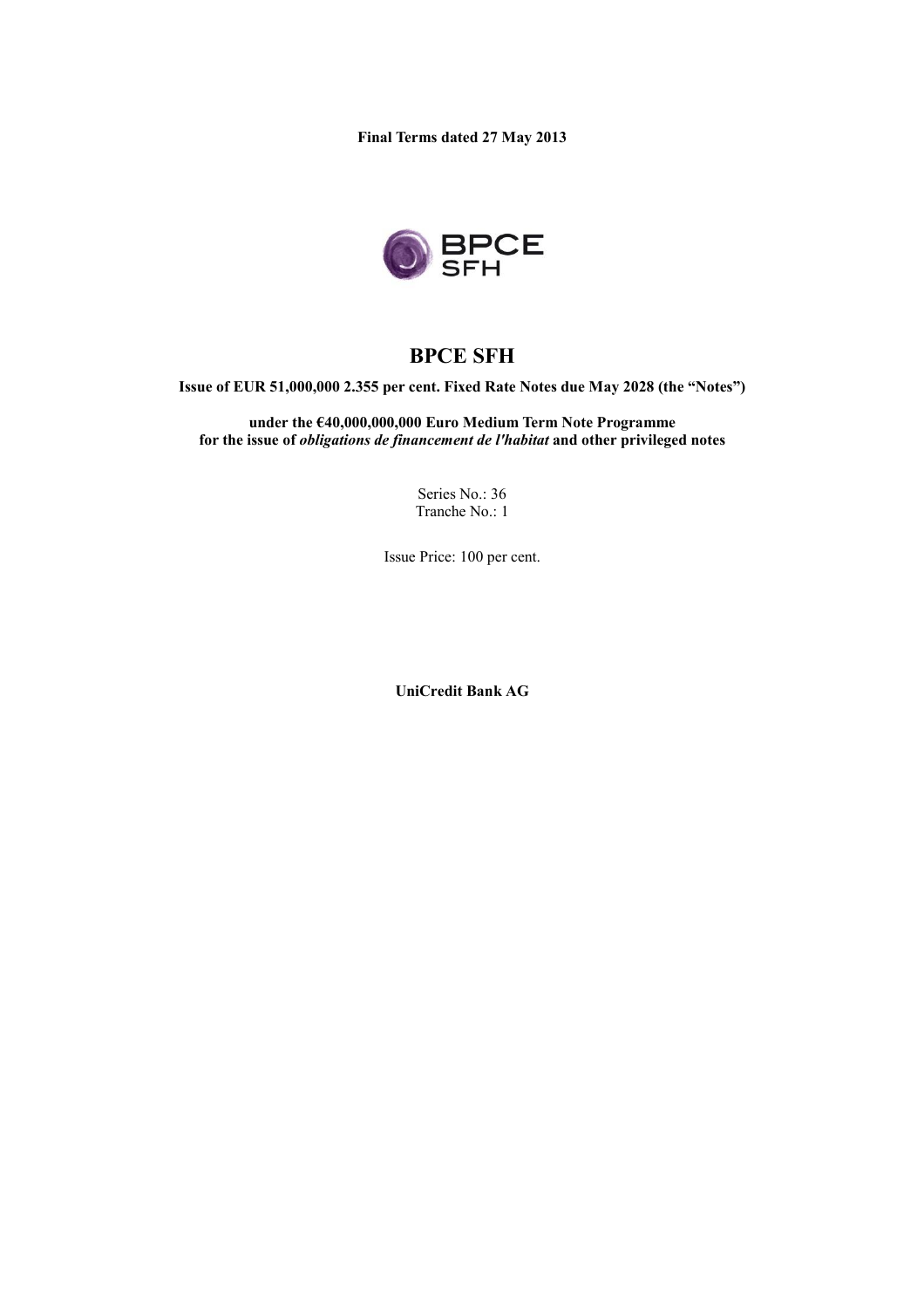#### **PART A - CONTRACTUAL TERMS**

Terms used herein shall be deemed to be defined as such for the purposes of the terms and conditions (the "**Terms and Conditions**") set forth in the base prospectus dated 30 April 2013 which received visa No. 13-192 from the *Autorité des marchés financiers* (the "**AMF**") on 30 April 2013 (the "**Base Prospectus**") which constitutes a base prospectus for the purposes of the Prospectus Directive (as defined below).

This document constitutes the final terms (the "**Final Terms**") relating to the notes described herein (the "**Notes**") for the purposes of Article 5.4 of the Prospectus Directive and must be read in conjunction with such Base Prospectus. Full information on the Issuer and the offer of the Notes is only available on the basis of the combination of these Final Terms and the Base Prospectus. The Base Prospectus and these Final Terms are available for viewing on the websites of BPCE (www.bpce.fr) and of the AMF (www.amf-france.org) and during normal business hours at the registered office of the Issuer and at the specified office of the Paying Agent(s) where copies may be obtained.

"**Prospectus Directive**" means Directive 2003/71/EC of the European Parliament and of the Council of 4 November 2003 (as amended, including by the 2010 PD Amending Directive, to the extent implemented in the relevant Member State of the European Economic Area which has implemented the Prospectus Directive (each a "**Relevant Member State**")), and includes any relevant implementing measure of the Prospectus Directive in each Relevant Member State, and "**2010 PD Amending Directive**" means Directive 2010/73/EU of the European Parliament and of the Council of 24 November 2010 and includes any relevant implementing measure of the 2010 PD Amending Directive.

| 1.  | (i)                                       | <b>Series Number:</b>                      | 36                                                                                                                                                                            |
|-----|-------------------------------------------|--------------------------------------------|-------------------------------------------------------------------------------------------------------------------------------------------------------------------------------|
|     | (ii)                                      | <b>Tranche Number:</b>                     | 1                                                                                                                                                                             |
|     | (iii)                                     | which Notes become<br>Date on<br>fungible: | Not Applicable                                                                                                                                                                |
| 2.  |                                           | <b>Specified Currency:</b>                 | Euro ("EUR")                                                                                                                                                                  |
| 3.  | <b>Aggregate Nominal Amount of Notes:</b> |                                            |                                                                                                                                                                               |
|     | (i)                                       | Series:                                    | EUR 51,000,000                                                                                                                                                                |
|     | (ii)                                      | Tranche:                                   | EUR 51,000,000                                                                                                                                                                |
| 4.  | <b>Issue Price:</b>                       |                                            | 100 per cent. of the Aggregate Nominal Amount of the<br>Tranche                                                                                                               |
| 5.  | <b>Specified Denomination(s):</b>         |                                            | EUR 100,000                                                                                                                                                                   |
| 6.  | (i)                                       | <b>Issue Date:</b>                         | 29 May 2013                                                                                                                                                                   |
|     | (ii)                                      | <b>Interest Commencement Date:</b>         | <b>Issue Date</b>                                                                                                                                                             |
| 7.  |                                           | <b>Final Maturity Date:</b>                | 29 May 2028                                                                                                                                                                   |
| 8.  | <b>Interest Basis:</b>                    |                                            | 2.355 per cent. Fixed Rate                                                                                                                                                    |
|     |                                           |                                            | (further particulars specified below)                                                                                                                                         |
| 9.  | <b>Redemption/Payment Basis:</b>          |                                            | Subject to any purchase and cancellation or early<br>redemption, the Notes will be redeemed at the Final<br>Maturity Date at 100 per cent. of the Aggregate<br>Nominal Amount |
|     |                                           |                                            | (further particulars specified below)                                                                                                                                         |
| 10. |                                           | <b>Change of Interest Basis:</b>           | Not Applicable                                                                                                                                                                |
| 11. | <b>Put/Call Options:</b>                  |                                            | Not Applicable                                                                                                                                                                |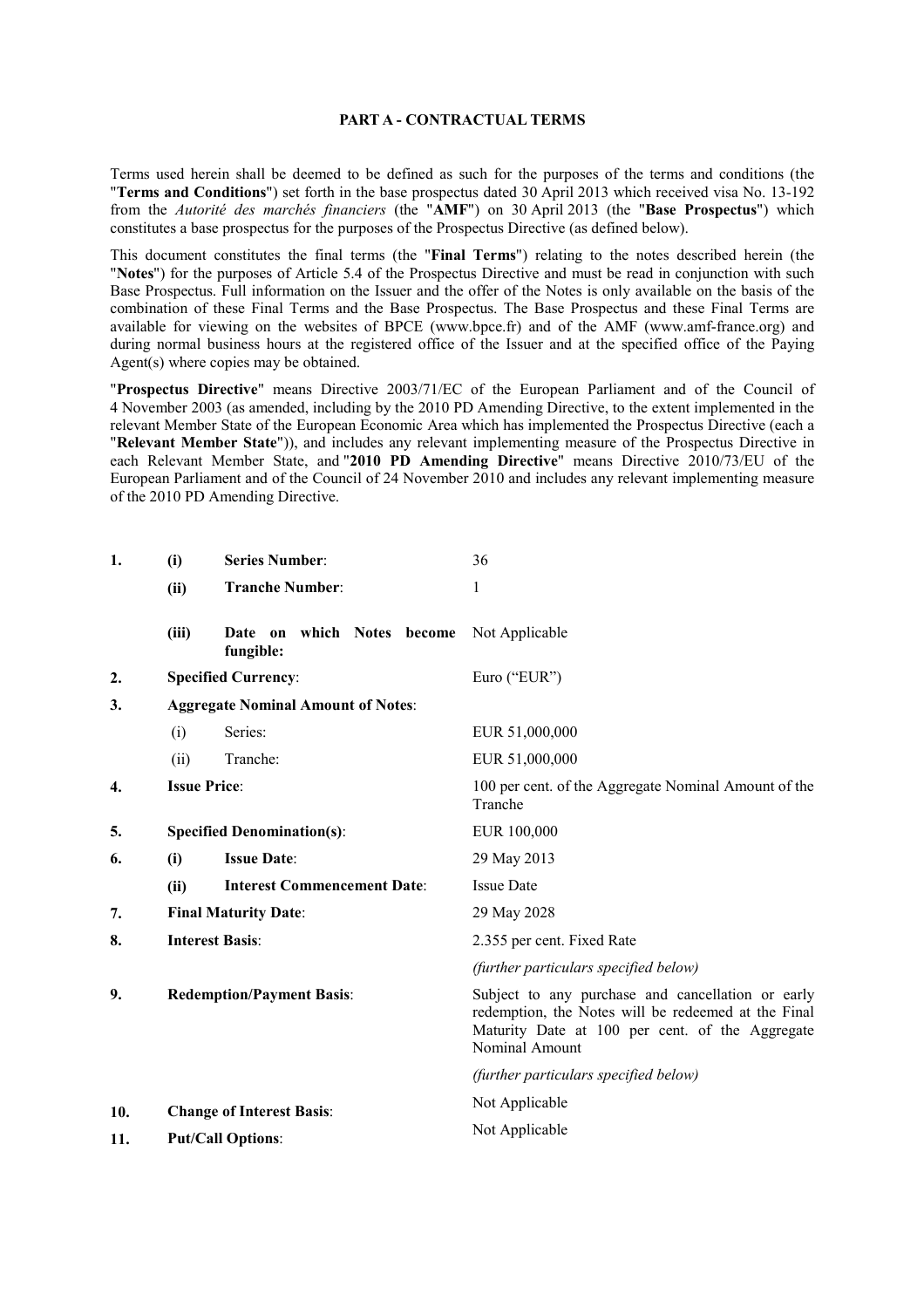**12. Date of corporate authorisations for issuance of Notes obtained**:

Decisions of the *Conseil d'administration* (board of directors) of the Issuer (i) dated 17 December 2012 authorising the issue of *obligations de financement de l'habitat* and other resources benefiting from the privilège referred to in Article L.515-19 of the French Code monétaire et financier up to €10,000,000,000 for the period beginning on 1 January 2013 and ending on 31 December 2013 and (ii) dated 5 April 2013 authorising the quarterly programme of borrowings benefiting from such privilège of up to  $\epsilon$ 3,000,000,000 for the second quarter of 2013.

### **PROVISIONS RELATING TO INTEREST (IF ANY) PAYABLE**

| 13. |                     | <b>Fixed Rate Note Provisions:</b>                                                                                              | Applicable                                                                       |
|-----|---------------------|---------------------------------------------------------------------------------------------------------------------------------|----------------------------------------------------------------------------------|
|     | (i)                 | Rate(s) of Interest:                                                                                                            | 2.355 per cent. <i>per annum</i> payable annually in arrear                      |
|     | (ii)                | Interest Payment Date(s):                                                                                                       | 29 May in each year up to and including the Final<br><b>Maturity Date</b>        |
|     | (iii)               | Fixed Coupon Amount(s):                                                                                                         | 100,000<br>Specified<br>EUR 2,355<br><b>EUR</b><br>in<br>per<br>Denomination     |
|     | (iv)                | Broken Amount(s):                                                                                                               | Not Applicable                                                                   |
|     | (v)                 | (Condition<br>Day Count Fraction<br>$5(a)$ :                                                                                    | Actual/Actual-ICMA                                                               |
|     | (vi)                | <b>Determination Dates:</b>                                                                                                     | 29 May in each year                                                              |
| 14. |                     | <b>Floating Rate Note Provisions:</b>                                                                                           | Not Applicable                                                                   |
| 15. |                     | <b>Zero Coupon Note Provisions</b>                                                                                              | Not Applicable                                                                   |
|     |                     | PROVISIONS RELATING TO REDEMPTION                                                                                               |                                                                                  |
| 16. | <b>Call Option:</b> |                                                                                                                                 | Not Applicable                                                                   |
| 17. | <b>Put Option:</b>  |                                                                                                                                 | Not Applicable                                                                   |
| 18. |                     | <b>Final Redemption Amount of each Note:</b>                                                                                    | per EUR 100,000<br>EUR 100,000<br>in Specified<br>Denomination                   |
| 19. |                     | <b>Redemption by Instalment:</b>                                                                                                | Not Applicable                                                                   |
| 20. |                     | <b>Early Redemption Amount:</b>                                                                                                 |                                                                                  |
|     | Conditions:         | Early Redemption Amount(s) of each Note<br>payable on event of default or other early<br>redemption as set out in the Terms and | per EUR 100,000 in Specified<br>EUR 100,000<br>Denomination                      |
| 21. |                     | <b>Purchases (Condition 6(h)):</b>                                                                                              | The Notes purchased shall be cancelled as set out in<br>the Terms and Conditions |
|     |                     |                                                                                                                                 |                                                                                  |

#### **GENERAL PROVISIONS APPLICABLE TO THE NOTES**

| 22. | <b>Governing law:</b> | French law           |
|-----|-----------------------|----------------------|
| 23. | <b>Form of Notes:</b> | Dematerialised Notes |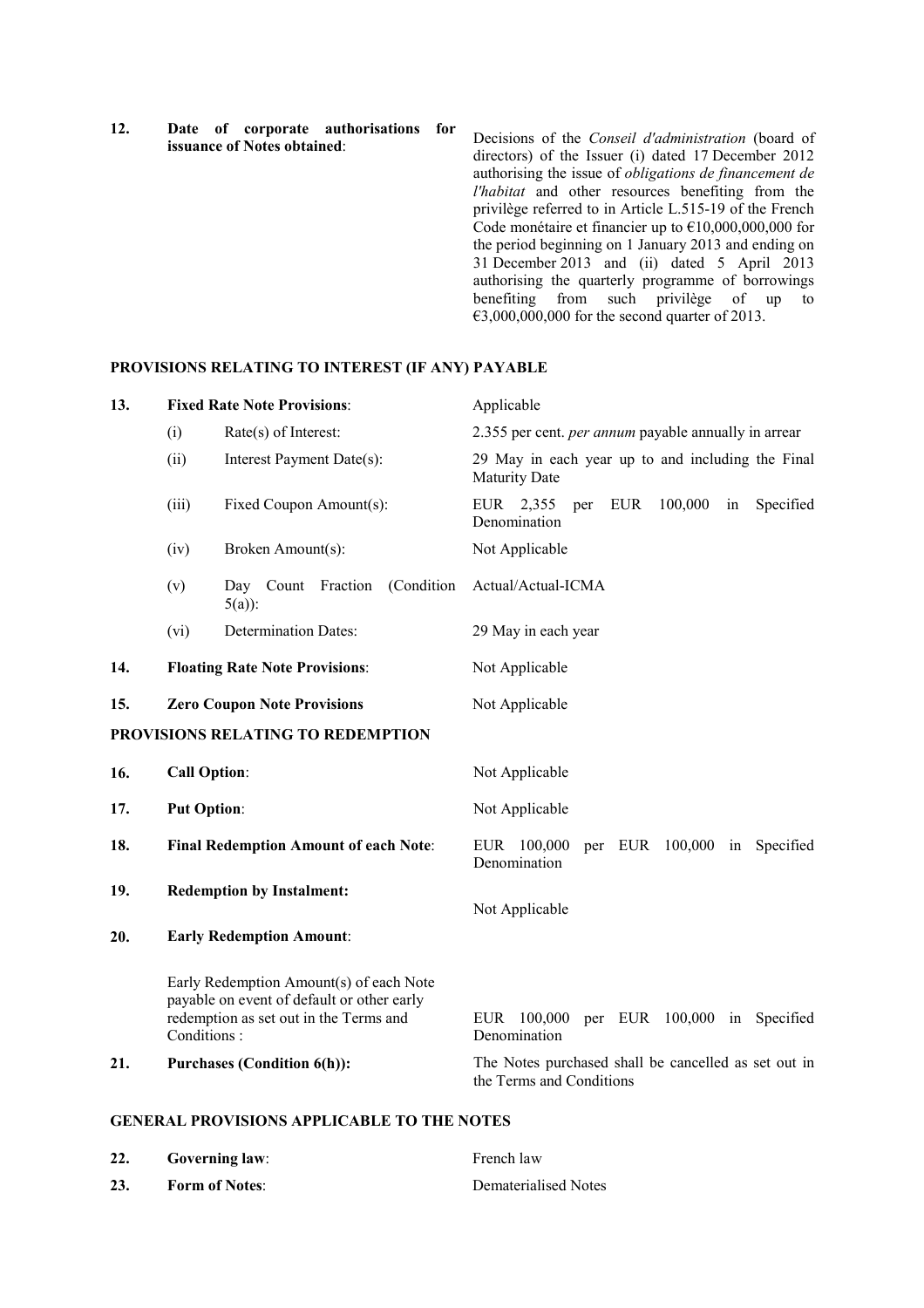|     | (i)      | Form of Dematerialised Notes:                                                                                                      | Bearer Form (au porteur)                                                                                         |
|-----|----------|------------------------------------------------------------------------------------------------------------------------------------|------------------------------------------------------------------------------------------------------------------|
|     | (ii)     | <b>Registration Agent:</b>                                                                                                         | Not Applicable                                                                                                   |
|     | (iii)    | Temporary Global Certificate:                                                                                                      | Not Applicable                                                                                                   |
| 24. |          | Financial Centre(s) or other special<br>provisions relating to payment dates for<br>the purposes of Condition $7(g)$ :             | As per Condition $7(g)$                                                                                          |
| 25. | mature): | <b>Talons for future Coupons or Receipts to</b><br>be attached to Definitive Materialised<br>Notes (and dates on which such Talons | Not Applicable.                                                                                                  |
| 26. | Masse:   |                                                                                                                                    | The provisions of Condition 10 apply.                                                                            |
|     |          |                                                                                                                                    | The initial Representative will be:<br>Sylvain Thomazo                                                           |
|     |          |                                                                                                                                    | 20, rue Victor Bart<br>78000 Versailles<br>France                                                                |
|     |          |                                                                                                                                    | The alternate Representative will be:<br>Sandrine d'Haussy<br>69, avenue Gambetta<br>94100 Saint Maur Des Fosses |
|     |          |                                                                                                                                    | France                                                                                                           |
|     |          |                                                                                                                                    |                                                                                                                  |

# **GENERAL**

The aggregate principal amount of Notes issued has been translated into Euro at the rate of [ $\bullet$ ] per cent. producing a sum of: Not Applicable

# **RESPONSIBILITY**

I accept responsibility for the information contained in these Final Terms.

Signed on behalf of BPCE SFH:

By: Duly authorised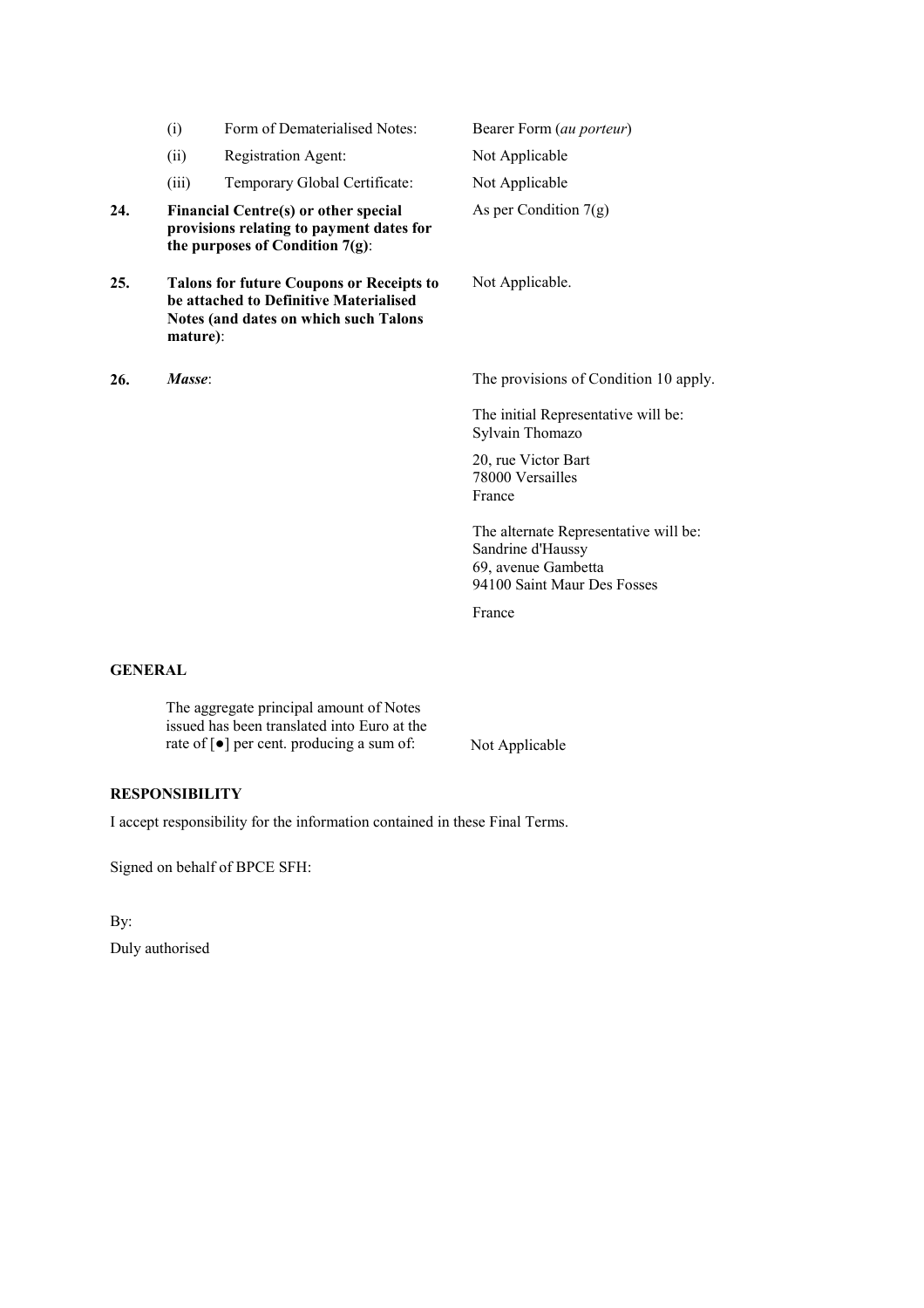### **PART B - OTHER INFORMATION**

#### **1. LISTING AND ADMISSION TO TRADING**

| (i)              | Listing $(s)$ :                                                                                                                                                                                        | <b>Euronext Paris</b>                                                                                                                                                                                                                                                                                                |
|------------------|--------------------------------------------------------------------------------------------------------------------------------------------------------------------------------------------------------|----------------------------------------------------------------------------------------------------------------------------------------------------------------------------------------------------------------------------------------------------------------------------------------------------------------------|
| (ii)             | (a) Admission to trading:                                                                                                                                                                              | Application has been made by the Issuer (or on its<br>behalf) for the Notes to be admitted to trading on<br>Euronext Paris with effect from 29 May 2013.                                                                                                                                                             |
|                  | (b) Regulated Markets or equivalent markets<br>on which, to the knowledge of the Issuer,<br>securities of the same class of the Notes to be<br>admitted to trading are already admitted to<br>trading: | Not Applicable                                                                                                                                                                                                                                                                                                       |
| (iii)            | Estimate of total expenses related to<br>admission to trading:                                                                                                                                         | <b>EUR 7,600</b>                                                                                                                                                                                                                                                                                                     |
| $\overline{2}$ . | <b>RATINGS</b>                                                                                                                                                                                         |                                                                                                                                                                                                                                                                                                                      |
|                  | Ratings:                                                                                                                                                                                               | The Notes to be issued have been rated:                                                                                                                                                                                                                                                                              |
|                  |                                                                                                                                                                                                        | $S\&P: AAA;$                                                                                                                                                                                                                                                                                                         |
|                  |                                                                                                                                                                                                        | Moody's: Aaa;                                                                                                                                                                                                                                                                                                        |
|                  |                                                                                                                                                                                                        | Each of the above agencies] is established in the<br>European Union and has applied for registration under<br>Regulation (EC) 1060/2009 of the European<br>Parliament and the Council of 16 September 2009 on<br>credit rating agencies, as amended (the "CRA<br>Regulation") and included in the list of registered |

# **3. INTERESTS OF NATURAL AND LEGAL PERSONS INVOLVED IN THE ISSUE**

Save as discussed in "Subscription and Sale", so far as the Issuer is aware, no person involved in the offer of the Notes has an interest material to the offer*.*

Regulation.

credit rating agencies published on the website of the European Securities and Markets Authority (www.esma.europa.eu) in accordance with the CRA

### **4. FIXED RATE NOTES ONLY - YIELD**

|    | Indication of yield:                                                                                                      | 2.355 per cent. |
|----|---------------------------------------------------------------------------------------------------------------------------|-----------------|
| 5. | <b>OPERATIONAL INFORMATION</b>                                                                                            |                 |
|    | <b>ISIN</b> Code:                                                                                                         | FR0011504323    |
|    | Common Code:                                                                                                              | 093825519       |
|    | Depositaries:                                                                                                             |                 |
|    | Euroclear France to act as Central<br>(a)<br>Depositary:                                                                  | Yes             |
|    | Common Depositary for Euroclear<br>(b)<br>Bank and Clearstream Banking,<br>société anonyme:                               | No              |
|    | Any clearing system(s) other than Euroclear<br>Bank S.A./N.V. and Clearstream Banking,<br>société groupe and the relevant |                 |

*société anonyme* and the relevant identification number(s): Not Applicable